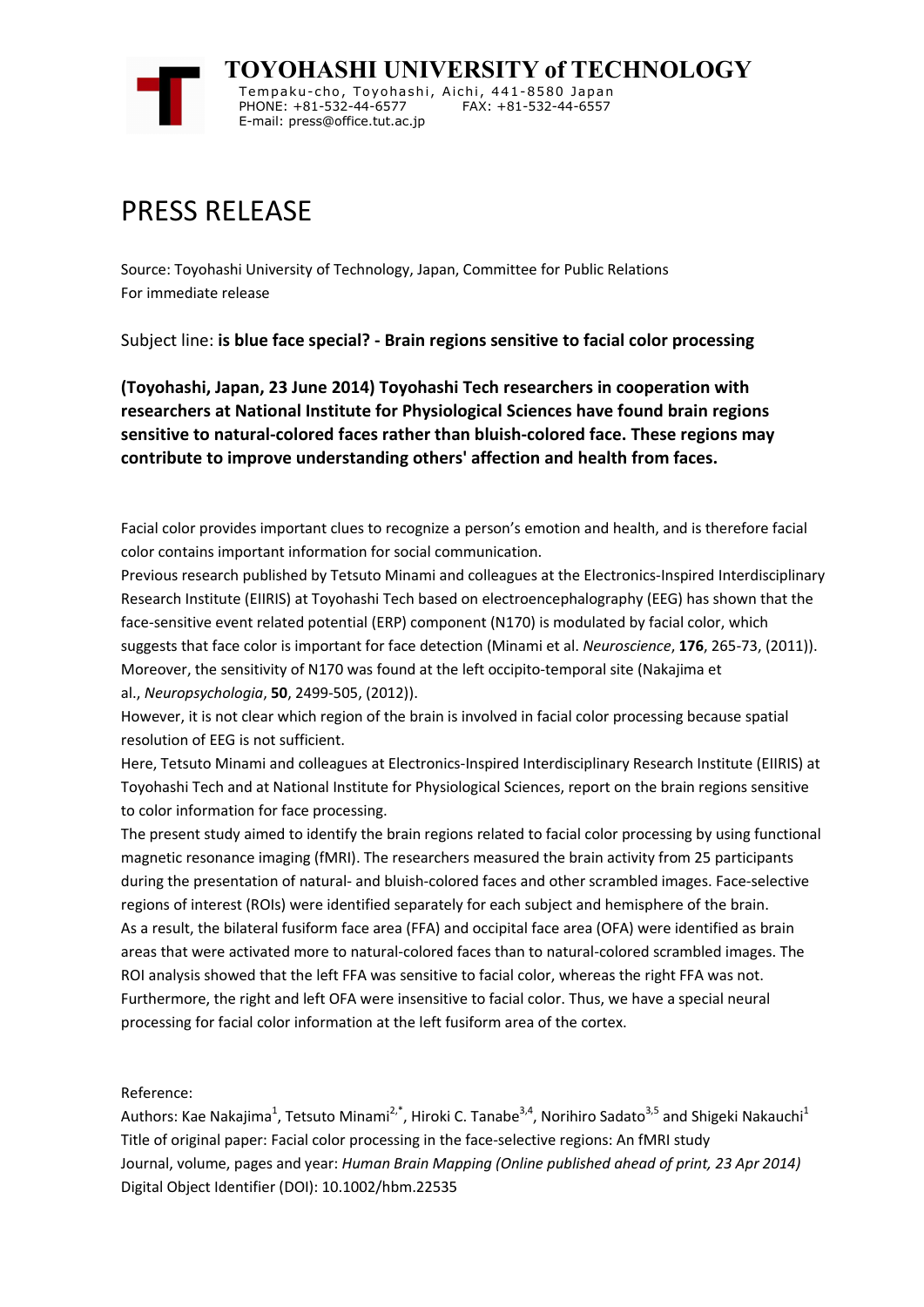

**TOYOHASHI UNIVERSITY of TECHNOLOGY**

Tempaku-cho, Toyohashi, Aichi, 441-8580 Japan PHONE: +81-532-44-6577 E-mail: press@office.tut.ac.jp

Affiliation(s): <sup>1</sup>Department of Computer Science and Engineering, Toyohashi University of Technology, Toyohashi, Aichi, Japan,<sup>2</sup>Electronics-Inspired Interdisciplinary Research Institute, Toyohashi University of Technology, Toyohashi, Aichi, Japan, <sup>3</sup>Department of Cerebral Research, National Institute for Physiological Sciences, Okazaki, Aichi, Japan, <sup>4</sup>Department of Social and Human Environment, Graduate School of Environmental Studies, Nagoya University, Nagoya, Japan, <sup>5</sup>Department of Physiological Sciences, the Graduate University for Advanced Studies, Okazaki, Aichi, Japan Website: http://www.eiiris.tut.ac.jp/



Caption: Results of fMRI scanning human brains. Only left FFA is sensitive to facial color differences.